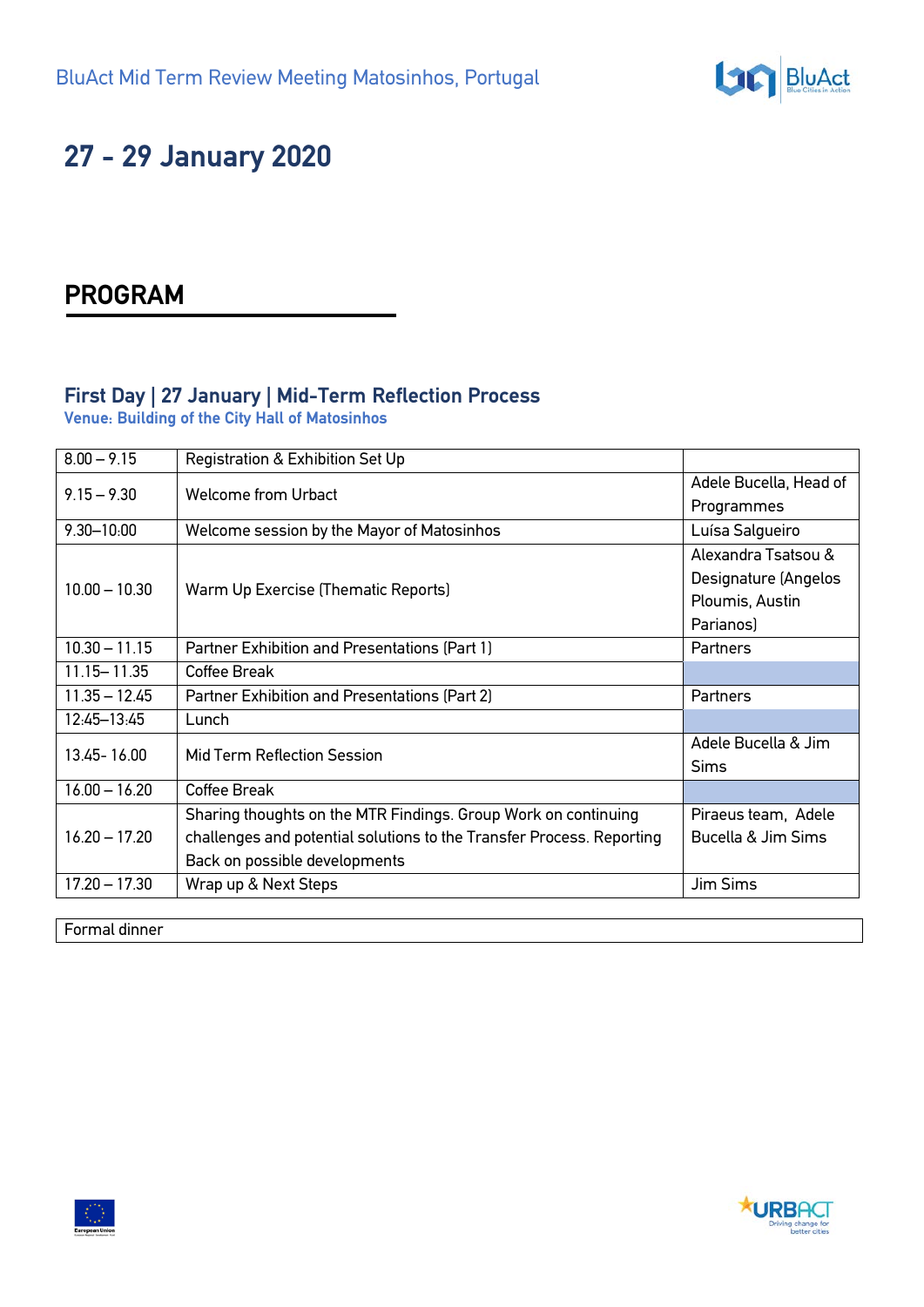

## **Second Day | 28 January | Co-ordination, Capturing Results/Learning & Study Visits**

**Venue: UPTEC-Mar (Av. Liberdade, 4450-718 Leça da Palmeira)**

| $8.30 - 9.00$   | Registration                                                                        |                                     |
|-----------------|-------------------------------------------------------------------------------------|-------------------------------------|
| $09.00 - 10.00$ | <b>Co-ordination Meeting</b>                                                        | Alexandra Tsatsou &<br>Lida Ampatzi |
| 10:00-10:20     | Coffee-Break                                                                        |                                     |
| 10.20-10.50     | Capturing Results: A Monitoring and Evaluation Framework for your<br>work in BluAct | Jim Sims                            |
| 10.50-11.30     | Capturing Your Learning: Populating Your Cities Transfer Diary                      | Jim Sims & Alexandra                |
|                 |                                                                                     | Tsatsou & Designature               |
|                 |                                                                                     | (Angelos Ploumis,                   |
|                 |                                                                                     | Austin Parianos)                    |
| 11.45-12.30     | Forum Oceano: Managing Marine & Maritime Partnerships                               | Carla Domingues                     |
| 12:30-13:30     | Lunch                                                                               |                                     |
| $13.30 - 14.00$ | <b>Travel to Study Visit Locations</b>                                              |                                     |
| $14.00 - 15.00$ | Study Visit to CEiia - Interdisciplinary Centre of Marine and                       | Rui Magalhães                       |
|                 | Environmental Research (ULG Member). *                                              |                                     |
| 15.00-15.30     | Coffee Break                                                                        |                                     |
| 15:30-16:30     | Study Visit to CIIMAR - Interdisciplinary Centre of Marine and                      | <b>Eunice Sousa</b>                 |
|                 | Environmental Research (ULG Member).*                                               |                                     |
| 16:30-17:00     | Return to UPTEC-Mar                                                                 |                                     |
| 17.00-18.00     | Trilateral/Bilateral                                                                |                                     |

A formal dinner will not be organised. You are free to explore the city.

### **Third Day | 29 January | ULG, Recounting Your Story & Learning**

**Venue: Building of the City Hall of Matosinhos**

| $9.00 - 9.30$   | Registration                                      |                        |
|-----------------|---------------------------------------------------|------------------------|
| 09:30-11:00     | Matosinhos ULG                                    | <b>Team Matosinhos</b> |
| $11.00 - 11.20$ | Coffee Break                                      |                        |
| $11.20 - 12.00$ | Storytelling Skills (and Follow Up Work)          | Designature (Angelos   |
|                 |                                                   | Ploumis, Austin        |
|                 |                                                   | Parianos)              |
| 12:00-13:00     | Completing Your Transfer Diary Entry for this TNM | Jim Sims & Alexandra   |
|                 |                                                   | Tsatsou                |
| 13.00-14.00     | Lunch                                             |                        |
| 14:00-14:30     | End of the meeting                                |                        |